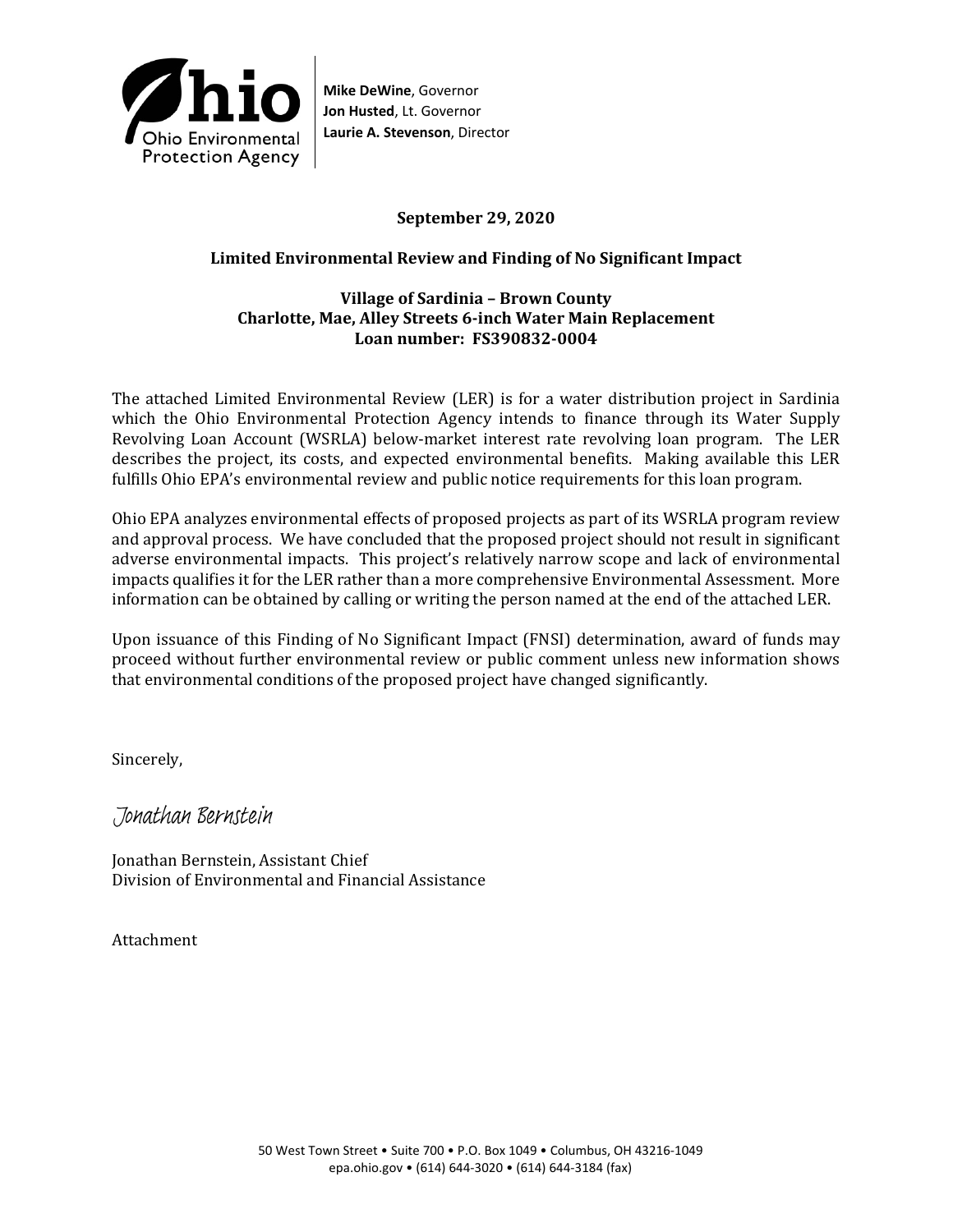#### **LIMITED ENVIRONMENTAL REVIEW**

#### **Project Identification**

Project: Charlotte, Mae, Alley Streets 6-inch Water Main Replacement

Applicant: Village of Sardinia P.O. Box 227 Sardinia, Ohio 45171

Loan Number: FS390832-0004

### **Project Summary**

The Village of Sardinia requested financial assistance from the Ohio Water Supply Revolving Loan Account (WSRLA) to replaced aged cast iron 4-inch water mains with 6-inch PVC water mains. All work will be on land disturbed by previous construction and lacking important environmental features. The estimated loan for this project is \$220,963, with construction scheduled to begin in February 2021 and be completed in six months.

The proposed water main replacement will improve drinking water quality, quantity, and pressure.

### **History & Existing Conditions**

The Village of Sardinia is located partially in Brown County and partially in Highland County. The village purchases drinking water from Brown County Rural Water Association. Currently, the village has 502 water accounts and a water system made up of half PVC pipe and half older 4-inch cast iron pipe.

In the project area, the water main is older 4-inch cast iron that was constructed in 1947. The pipe has deteriorated, experiences breaks, and has low pressure.

#### **Project Description**

The project includes work along Charlotte Avenue, Mae Street, and Alley Street. The new 6-inch line will replace old 4-inch line along these streets and connect to the existing 6-inch line along Tri County Highway (See Figure 1).

Individual water service lines will be replaced from the water main to residential and business units. Fire hydrants will be installed every 400 feet.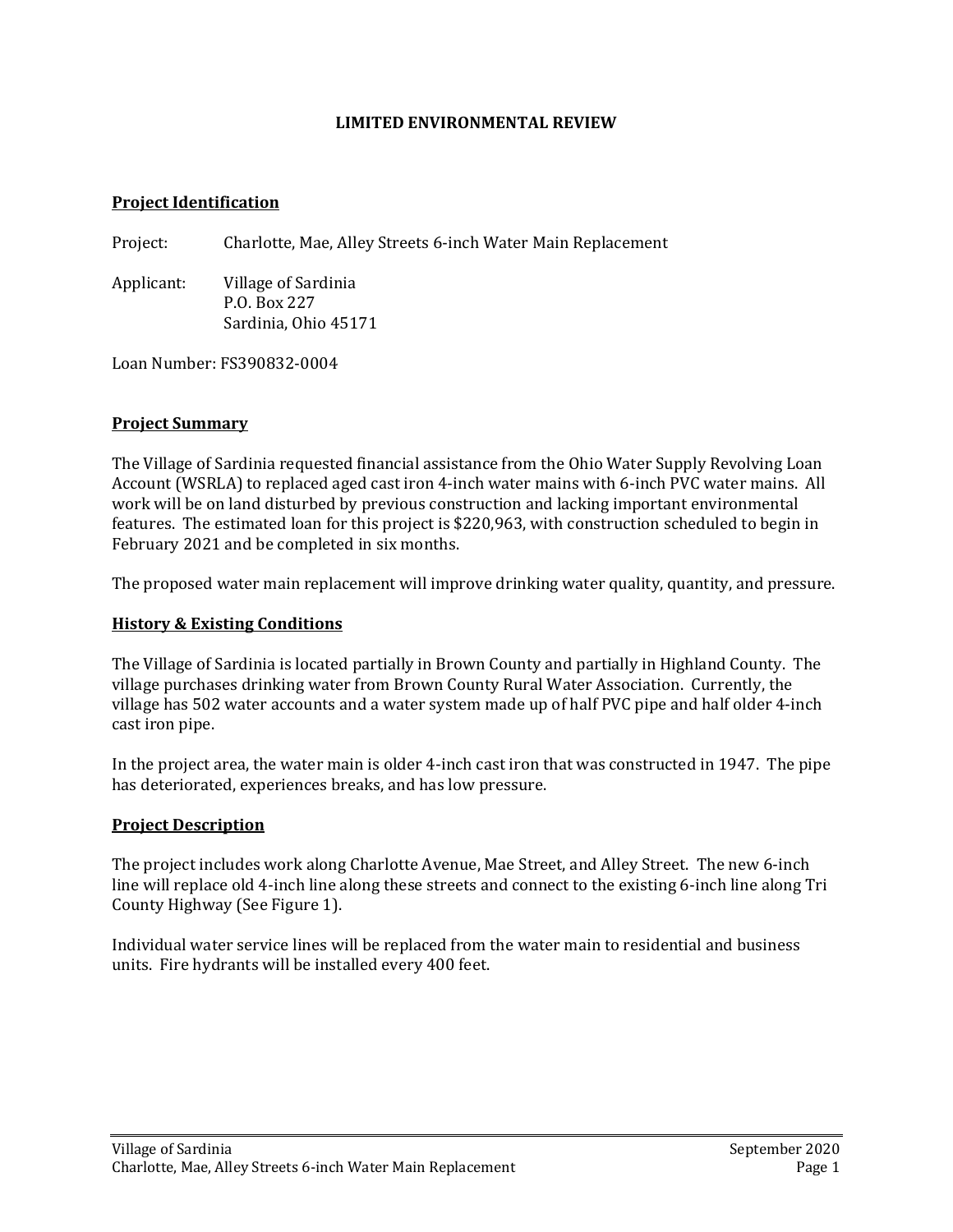

**Figure 1. Project location**

# **Implementation**

Sardinia will borrow \$220,963 from the WSRLA at the small community rate of 0.18% for a 30-year loan. Sardinia will save approximately \$67,000 by using WSRLA funding compared to the current market rate of 1.98%.

The median household income (MHI) in Sardinia is \$37,279. Including the annual 5% increase through 2021, the 2022 water rate will be \$730/year, or 1.9% of the MHI. This rate is higher than the Ohio average of 1.2%.

Assuming a December 2020 loan award, construction should begin in February 2021 and be completed by June 2021.

# **Public Participation**

The village held public council meetings to discuss the project. Based on a newspaper article from March 16, 2017, the residents have been informed about the necessary rate increases that were delayed and urgently needed for capital improvements. The article includes information about complaints at that time, but Ohio EPA is unaware of any ongoing controversy.